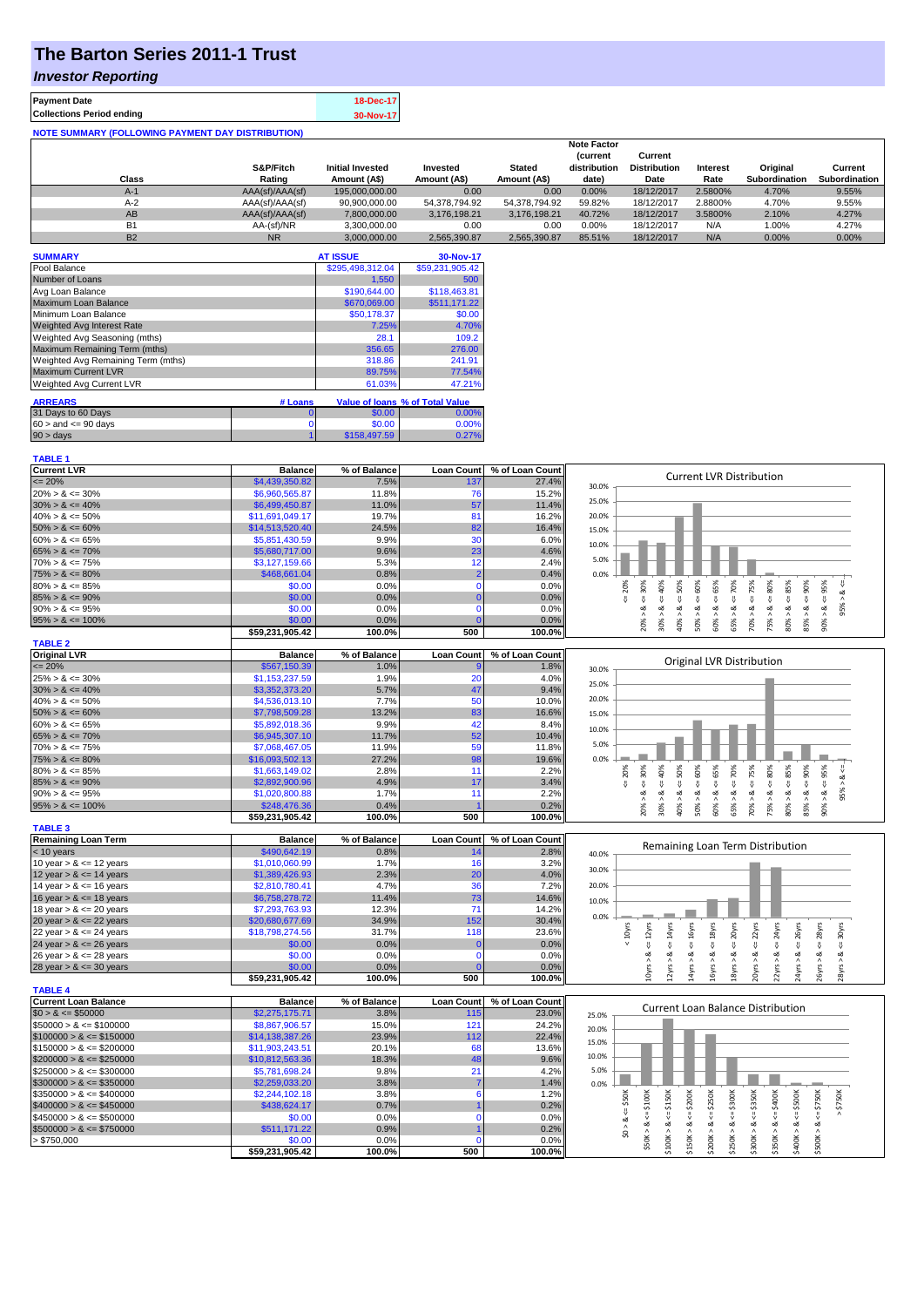# **The Barton Series 2011-1 Trust**

#### *Investor Reporting*

| <b>Payment Date</b><br><b>Collections Period ending</b><br><b>TABLE 5</b> |                                   | 18-Dec-17<br>30-Nov-17 |                         |                          |                                                                                                                                                                                                     |
|---------------------------------------------------------------------------|-----------------------------------|------------------------|-------------------------|--------------------------|-----------------------------------------------------------------------------------------------------------------------------------------------------------------------------------------------------|
| <b>Loan Seasoning</b>                                                     | <b>Balance</b>                    | % of Balance           | <b>Loan Count</b>       | % of Loan Count          |                                                                                                                                                                                                     |
| $= 6$ mths                                                                | \$0.00                            | 0.0%                   |                         | 0.0%                     | Loan Seasoning Distribution<br>40.0%                                                                                                                                                                |
| $> 8 \le 12$ mth                                                          | \$0.00                            | 0.0%                   | $\Omega$                | 0.0%                     | 35.0%                                                                                                                                                                                               |
| $12 > 8 \le 18$ mths<br>$18 > 8 \le 24$ mths                              | \$0.00<br>\$0.00                  | 0.0%<br>0.0%           | 0<br>$\Omega$           | 0.0%<br>0.0%             | 30.0%<br>25.0%                                                                                                                                                                                      |
| $2 > 8 \leq 3$ years                                                      | \$0.00                            | 0.0%                   |                         | 0.0%                     | 20.0%                                                                                                                                                                                               |
| $3 > 8 \leq 4$ years                                                      | \$0.00                            | 0.0%                   | $\Omega$                | 0.0%                     | 15.0%                                                                                                                                                                                               |
| $4 > 8 \le 5$ years                                                       | \$0.00                            | 0.0%                   |                         | 0.0%                     | 10.0%<br>5.0%                                                                                                                                                                                       |
| $5 > 8 \le 6$ years                                                       | \$0.00                            | 0.0%                   | $\Omega$                | 0.0%                     | 0.0%                                                                                                                                                                                                |
| $6 > 8 \le 7$ years<br>$7 > 8 \le 8$ years                                | \$0.00<br>\$20,998,792.01         | 0.0%<br>35.5%          | 136                     | 0.0%<br>27.2%            | 6 mths                                                                                                                                                                                              |
| $8 > 8 \le 9$ years                                                       | \$17,239,955.80                   | 29.1%                  | 131                     | 26.2%                    | $\leq$ 8 years<br>24 mths<br>$\le$ 6 years<br>$\le$ = 7 years<br>$\leq$ = 9 years<br>$\le$ = 10 years<br>$\leq 12$ mth<br>$\leq$ 18 mths<br>$\leq$ = 3 years<br>$\leq$ = 4 years<br>$\le$ = 5 years |
| $9 > 8 \le 10$ years                                                      | \$6,616,007.50                    | 11.2%                  | 63                      | 12.6%                    | $\stackrel{\scriptscriptstyle{  }}{\mathsf{v}}$<br>∞<br>ಯ<br>ಷ<br>ಷ<br>ಷ                                                                                                                            |
| > 10 years                                                                | \$14,377,150.11                   | 24.3%                  | 170                     | 34.0%                    | ⊗<br>∧<br>5 > 8<br>7 > 8<br>$12 > 8$<br>18 > 8.<br>œ<br>$\hat{\sim}$<br>$\hat{\hat{}}$<br>$\hat{4}$<br>$\hat{\circ}$<br>$\hat{\circ}$<br>$\hat{0}$                                                  |
|                                                                           | \$59,231,905.42                   | 100.0%                 | 500                     | 100.0%                   |                                                                                                                                                                                                     |
| <b>TABLE 6</b><br>Postcode Concentration (top 10 by value)                | <b>Balance</b>                    | % of Balance           | <b>Loan Count</b>       | % of Loan Count          |                                                                                                                                                                                                     |
| 5700                                                                      | \$2,035,955.42                    | 3.4%                   | 21                      | 4.2%                     | Geographic Distribution<br>0.7%                                                                                                                                                                     |
| 2905                                                                      | \$1,633,485.40                    | 2.8%                   | 10                      | 2.0%                     | 15.9%                                                                                                                                                                                               |
| 2614                                                                      | \$1,550,976.67                    | 2.6%                   |                         | 1.6%                     |                                                                                                                                                                                                     |
| 2617<br>5159                                                              | \$1,453,240.45<br>\$1,272,063.72  | 2.5%<br>2.1%           | 7<br>10                 | 1.4%<br>2.0%             | 5.9%                                                                                                                                                                                                |
| 2602                                                                      | \$1,268,363.00                    | 2.1%                   | 8                       | 1.6%                     |                                                                                                                                                                                                     |
| 5162                                                                      | \$1,210,787.61                    | 2.0%                   | 12                      | 2.4%                     | 52.8%                                                                                                                                                                                               |
| 2620                                                                      | \$1,123,213.84                    | 1.9%                   | 8                       | 1.6%                     |                                                                                                                                                                                                     |
| 2615                                                                      | \$1,106,631.87                    | 1.9%                   | 10                      | 2.0%                     | 24.7%                                                                                                                                                                                               |
| 6210                                                                      | \$1,023,102.15                    | 1.7%                   | 10                      | 2.0%                     |                                                                                                                                                                                                     |
| <b>TABLE 7</b>                                                            |                                   |                        |                         |                          | SA ACT INSW WA Other                                                                                                                                                                                |
| <b>Geographic Distribution</b><br><b>Australian Capital Territory</b>     | <b>Balance</b><br>\$14,631,263.68 | % of Balance<br>24.7%  | <b>Loan Count</b><br>95 | % of Loan Count<br>19.0% |                                                                                                                                                                                                     |
| New South Wales                                                           | \$3,476,789.22                    | 5.9%                   | 25                      | 5.0%                     |                                                                                                                                                                                                     |
| Northern Territory                                                        | \$0.00                            | 0.0%                   | 0                       | 0.0%                     | Metro / Non-Metro / Inner City Distribution<br>0.7%                                                                                                                                                 |
| Queensland                                                                | \$0.00                            | 0.0%                   | $\Omega$                | 0.0%                     | 15.4%                                                                                                                                                                                               |
| South Australia                                                           | \$31,276,364.62                   | 52.8%                  | 306                     | 61.2%                    |                                                                                                                                                                                                     |
| Tasmania<br>Victoria                                                      | \$0.00<br>\$432,371.33            | 0.0%<br>0.7%           | $\Omega$<br>5           | 0.0%<br>1.0%             |                                                                                                                                                                                                     |
| Western Australia                                                         | \$9,415,116.57                    | 15.9%                  | 69                      | 13.8%                    |                                                                                                                                                                                                     |
|                                                                           | \$59,231,905.42                   | 100.0%                 | 500                     | 100.0%                   |                                                                                                                                                                                                     |
| <b>TABLE 8</b>                                                            |                                   |                        |                         |                          |                                                                                                                                                                                                     |
| Metro/Non-Metro/Inner-City                                                | <b>Balance</b>                    | % of Balance           | <b>Loan Count</b>       | % of Loan Count          | 83.9%                                                                                                                                                                                               |
| Metro<br>Non-metro                                                        | \$49,718,942.19<br>\$9,105,602.23 | 83.9%<br>15.4%         | 412<br>85               | 82.4%<br>17.0%           |                                                                                                                                                                                                     |
| Inner city                                                                | \$407,361.00                      | 0.7%                   |                         | 0.6%                     |                                                                                                                                                                                                     |
|                                                                           | \$59,231,905.42                   | 100.0%                 | 500                     | 100.0%                   | $\blacksquare$ Metro<br>Non-metro<br>Inner city                                                                                                                                                     |
| <b>TABLE 9</b>                                                            |                                   |                        |                         |                          |                                                                                                                                                                                                     |
| <b>Property Type</b><br><b>Residential House</b>                          | <b>Balance</b><br>\$54,784,301.29 | % of Balance<br>92.5%  | <b>Loan Count</b>       | % of Loan Count<br>91.8% | Occupancy Type Distribution                                                                                                                                                                         |
| <b>Residential Unit</b>                                                   | \$4,447,604.13                    | 7.5%                   | 459<br>41               | 8.2%                     | 4.9%                                                                                                                                                                                                |
| Rural                                                                     | \$0.00                            | 0.0%                   | 0                       | 0.0%                     |                                                                                                                                                                                                     |
| Semi-Rural                                                                | \$0.00                            | 0.0%                   | $\Omega$                | 0.0%                     |                                                                                                                                                                                                     |
|                                                                           | \$59,231,905.42                   | 100.0%                 | 500                     | 100.0%                   |                                                                                                                                                                                                     |
| <b>TABLE 10</b><br><b>Occupancy Type</b>                                  | <b>Balance</b>                    | % of Balance           | <b>Loan Count</b>       | % of Loan Count          |                                                                                                                                                                                                     |
| <b>Owner Occupied</b>                                                     | \$56,315,510.93                   | 95.1%                  | 472                     | 94.4%                    |                                                                                                                                                                                                     |
| Investment                                                                | \$2,916,394.49                    | 4.9%                   | 28                      | 5.6%                     |                                                                                                                                                                                                     |
|                                                                           | \$59,231,905.42                   | 100.0%                 | 500                     | 100.0%                   | 95.1%                                                                                                                                                                                               |
| <b>TABLE 11</b><br><b>Employment Type Distribution</b>                    | <b>Balance</b>                    | % of Balance           | <b>Loan Count</b>       | % of Loan Count          | Owner Occupied<br>Investment                                                                                                                                                                        |
| Contractor                                                                | \$666,471.32                      | 1.1%                   |                         | 1.4%                     |                                                                                                                                                                                                     |
| Pay-as-you-earn employee (casual)                                         | \$1,318,067.85                    | 2.2%                   | 10                      | 2.0%                     |                                                                                                                                                                                                     |
| Pay-as-you-earn employee (full time)                                      | \$47,412,054.57                   | 80.0%                  | 385                     | 77.0%                    | <b>LMI Provider Distribution</b>                                                                                                                                                                    |
| Pay-as-you-earn employee (part time)<br>Self employed                     | \$4,444,000.36<br>\$1,964,240.52  | 7.5%<br>3.3%           | 44<br>17                | 8.8%<br>3.4%             | 6.0%                                                                                                                                                                                                |
| No data                                                                   | \$3,427,070.80                    | 5.8%                   | 37                      | 7.4%                     |                                                                                                                                                                                                     |
|                                                                           | \$59,231,905.42                   | 100.0%                 | 500                     | 100.0%                   |                                                                                                                                                                                                     |
| <b>TABLE 12</b>                                                           |                                   |                        |                         |                          |                                                                                                                                                                                                     |
| <b>LMI Provider</b>                                                       | <b>Balance</b><br>\$55,694,981.19 | % of Balance           | <b>Loan Count</b>       | % of Loan Count          |                                                                                                                                                                                                     |
| QBE<br>Genworth                                                           | \$3,536,924.23                    | 94.0%<br>6.0%          | 481<br>19               | 96.2%<br>3.8%            |                                                                                                                                                                                                     |
|                                                                           | \$59,231,905.42                   | 100.0%                 | 500                     | 100.0%                   |                                                                                                                                                                                                     |
| <b>TABLE 13</b>                                                           |                                   |                        |                         |                          | 94.0%                                                                                                                                                                                               |
| <b>Arrears</b>                                                            | <b>Balance</b>                    | % of Balance           | <b>Loan Count</b>       | % of Loan Count          | $\blacksquare$ QBE<br>Genworth                                                                                                                                                                      |
| $= 0$ days<br>$0 >$ and $\leq 30$ days                                    | \$57,549,033.08<br>\$1,524,374.75 | 97.2%<br>2.6%          | 490                     | 98.0%<br>1.8%            |                                                                                                                                                                                                     |
| $30 >$ and $\leq 60$ days                                                 | \$0.00                            | 0.0%                   |                         | 0.0%                     | Interest Rate Type Distribution                                                                                                                                                                     |
| $60 >$ and $\leq 90$ days                                                 | \$0.00                            | 0.0%                   | $\Omega$                | 0.0%                     | 20.2%                                                                                                                                                                                               |
| $90 > \text{days}$                                                        | \$158,497.59                      | 0.3%                   |                         | 0.2%                     |                                                                                                                                                                                                     |
|                                                                           | \$59,231,905.42                   | 100.0%                 | 500                     | 100.0%                   |                                                                                                                                                                                                     |
| <b>TABLE 14</b><br><b>Interest Rate Type</b>                              | <b>Balance</b>                    | % of Balance           | <b>Loan Count</b>       | % of Loan Count          |                                                                                                                                                                                                     |
| Variable                                                                  | \$47,259,423.18                   | 79.8%                  | 406                     | 81.2%                    |                                                                                                                                                                                                     |
| Fixed                                                                     | \$11,972,482.24                   | 20.2%                  | 94                      | 18.8%                    |                                                                                                                                                                                                     |
|                                                                           | \$59,231,905.42                   | 100.0%                 | 500                     | 100.0%                   | 79.8%                                                                                                                                                                                               |
| <b>TABLE 15</b><br><b>Weighted Ave Interest Rate</b>                      | <b>Balance</b>                    | <b>Loan Count</b>      |                         |                          | Variable Fixed                                                                                                                                                                                      |
| <b>Fixed Interest Rate</b>                                                | 4.36%                             |                        |                         |                          |                                                                                                                                                                                                     |